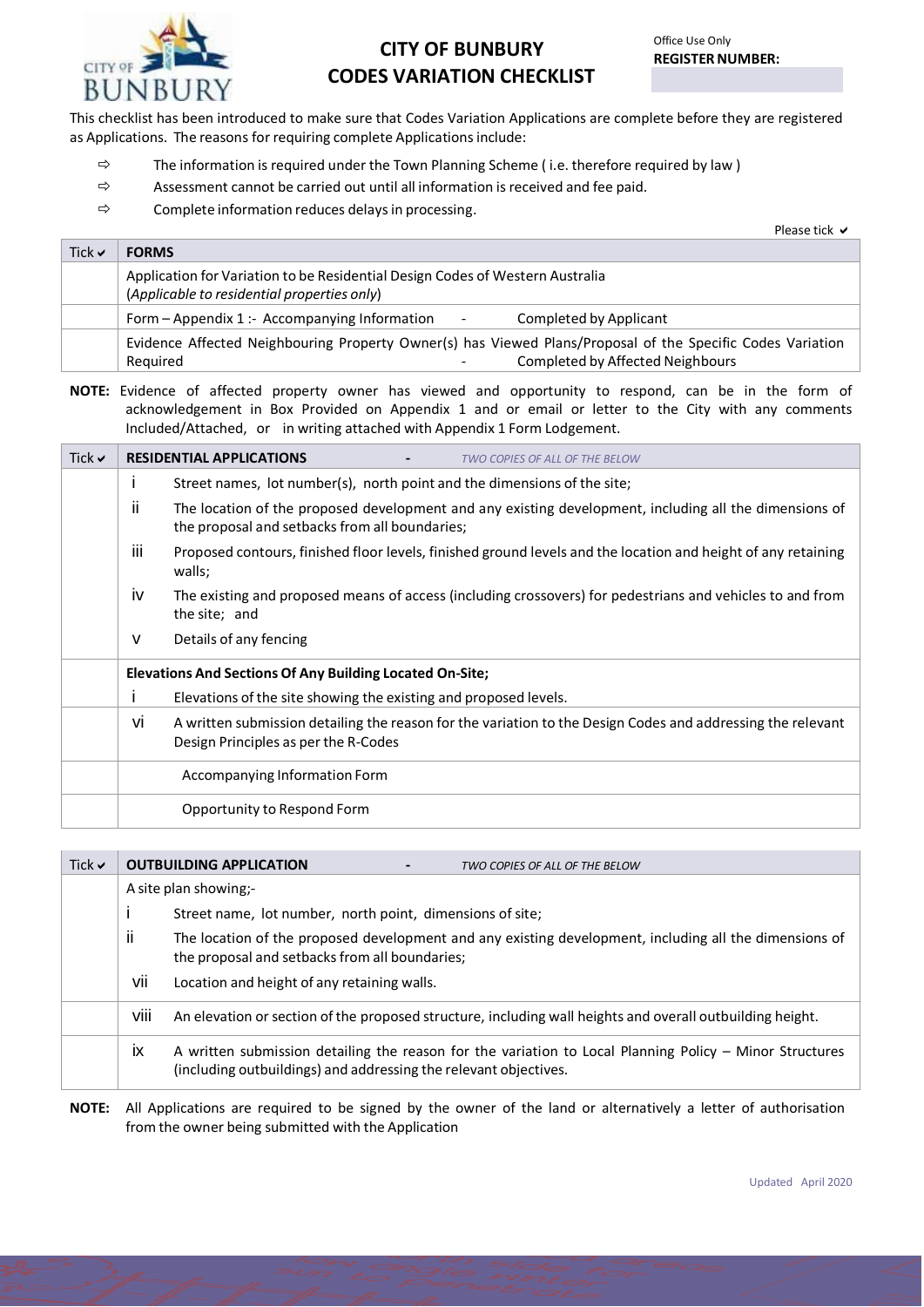|  |  |  | Appendix 1: R-Codes Approval Application and Determination Forms |
|--|--|--|------------------------------------------------------------------|
|--|--|--|------------------------------------------------------------------|

|                            |                              | <b>Application for Residential Design Codes Approval</b><br><b>Single House and Outbuilding</b>                                                              |                          |                   |        |
|----------------------------|------------------------------|--------------------------------------------------------------------------------------------------------------------------------------------------------------|--------------------------|-------------------|--------|
|                            | City/Town/Shire/other of:    |                                                                                                                                                              |                          |                   |        |
| Note:                      | if                           | This is not an application for planning approval.<br>Application for single house and outbuilding approval is to be made on this form                        |                          |                   |        |
|                            | and                          | an application for planning approval is not required under the local planning scheme                                                                         |                          |                   |        |
|                            |                              | the proposed development involves one of the following:<br>the exercise of a judgement of merit by the decision-maker under the Residential Design Codes; or |                          |                   |        |
|                            |                              | the exercise of a judgement of merit by the decision-maker under a local planning policy made in<br>accordance with the local Planning scheme.               |                          |                   |        |
|                            | or building Officers.        | If you are in doubt about whether application should be made on this form, please consult the council's planning                                             |                          |                   |        |
|                            |                              |                                                                                                                                                              |                          |                   |        |
| <b>Owner Details:</b>      |                              |                                                                                                                                                              |                          |                   |        |
| Name:                      |                              |                                                                                                                                                              |                          |                   |        |
| Address:                   |                              |                                                                                                                                                              |                          | Postcode:         |        |
| Signature:                 |                              |                                                                                                                                                              |                          | Date:             |        |
|                            |                              |                                                                                                                                                              |                          |                   |        |
| Signature                  |                              |                                                                                                                                                              |                          | Date:             |        |
|                            |                              | All Owners must sign this form or an attachment if there is not sufficient space. State your position where signing                                          |                          |                   |        |
| on behalf                  |                              | of a company. This application will not proceed otherwise.                                                                                                   |                          |                   |        |
| <b>Applicant Details:</b>  |                              |                                                                                                                                                              |                          |                   |        |
|                            |                              |                                                                                                                                                              |                          |                   |        |
| Name:                      |                              |                                                                                                                                                              |                          |                   |        |
| Address:                   |                              |                                                                                                                                                              |                          | Postcode:         |        |
| <b>Contact Person:</b>     |                              |                                                                                                                                                              |                          | <b>Work Phone</b> |        |
| Mobile Phone:<br>Signature |                              | Email:                                                                                                                                                       |                          | Date:             |        |
|                            |                              |                                                                                                                                                              |                          |                   |        |
| <b>Property Details:</b>   |                              |                                                                                                                                                              |                          |                   |        |
| Lot no:                    | Street no:                   |                                                                                                                                                              | Street name:             |                   |        |
| Suburb:                    |                              |                                                                                                                                                              |                          |                   |        |
| Location N                 |                              | Diagram/Plan No:                                                                                                                                             | Certificate of Title No: |                   | Folio: |
|                            | Nearest street intersection: |                                                                                                                                                              |                          |                   |        |